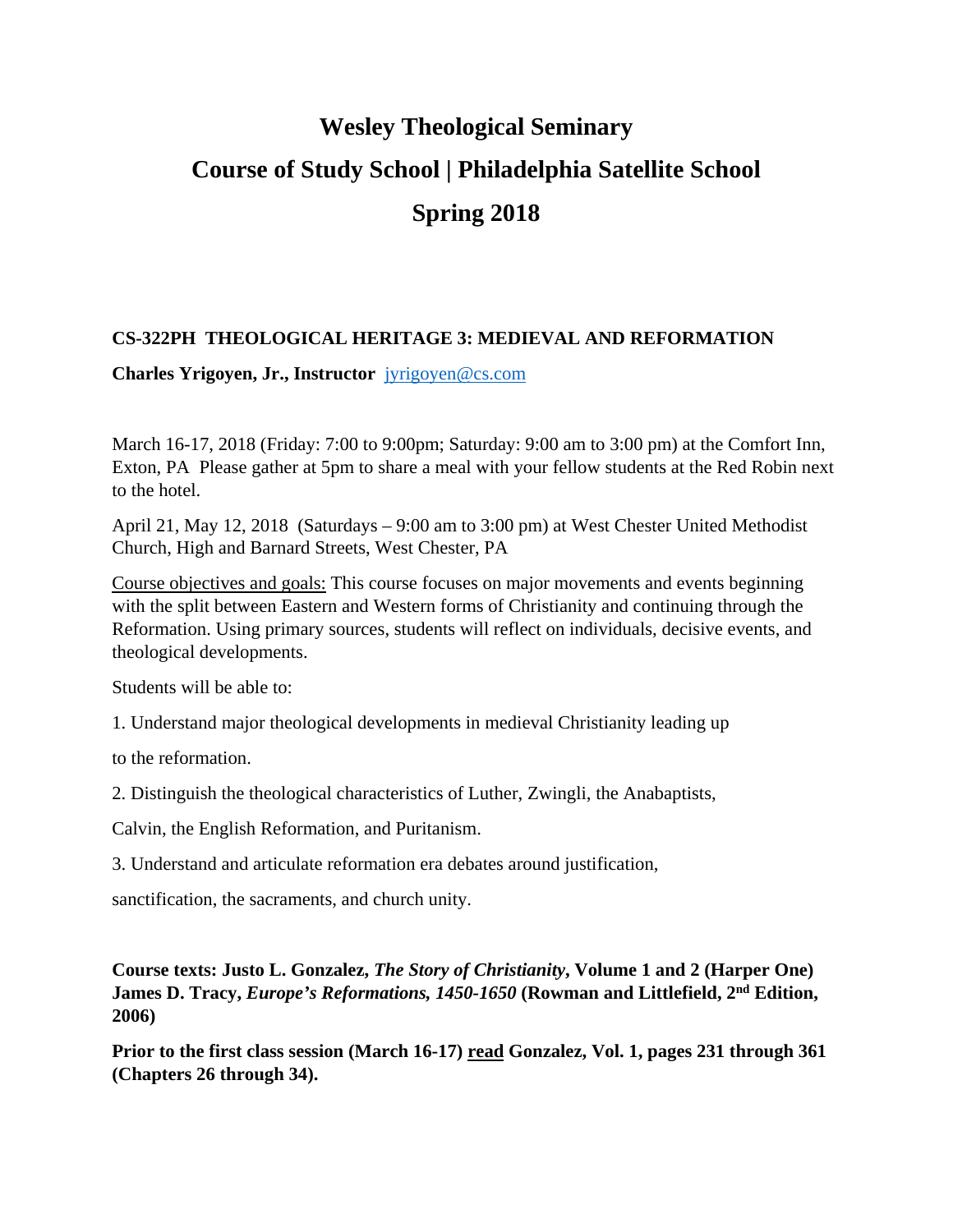After reading and studying the Gonzalez text, answer the following question (*in no more than ten (10) pages.*

*Having read the Gonzalez text, in what ways have developments in Eastern and Western Christianity in the Middle Ages (430-1500) influenced the life and ministry of churches today?* Bring your answer to this question to the class session on Saturday, March 17

Requirements for this written exercise (use Times New Roman, 12 point type; double space; record the sources used; paper due without fail on time, but no later than the close of the weekend session (March 16-17, 2018). The paper must exhibit clear thinking and excellent writing. It will count for 50% of the final grade. A second paper on the Protestant Reformation is due after the final class session and will count for another 50% of the final course grade.

Reading for the two Saturdays (April 21 and May 12) includes Gonzalez, Vol. 2, pages 6 through 125 (Chapters 1 through 13).

*Having read the Gonzalez text, in what ways have developments in Eastern and Western Christianity in the Reformation era (1500-1650) influenced the life and ministry of churches today?* Use the same guidelines employed for the first paper.

The paper to be submitted at the close of the final class session (May 12, 2018, 3:00 pm) or it may be sent by email attachment to jyrigoyen@cs.com or by U.S. postal mail to Charles Yrigoyen Jr., 950 Willow Valley Lakes Drive, Apt. I-106, Willow Street, PA 17584 no later than May 19, 2018. Final papers will not be returned unless an appropriate self-addressed stamped envelope is enclosed or attached to the paper.

# **Citations & Bibliography**

Proper citation is critical. Ideas, concepts, or information derived from other sources or persons other than your own thinking must be acknowledged through footnotes. Any quotation of three words in length or greater must be footnoted.

Use any academically acceptable "notes-bibliography" style for footnotes and citations. A helpful style is "Turabian."

http://www.press.uchicago.edu/books/turabian/turabian\_citationguide.html

Each paper must have a bibliography, citing all the resources you used in preparing the paper – even if you use only one and it is the assigned reading!

Failure to meet these formatting requirements will adversely affect a grade. Plagiarism is theft, and may result in a failing grade.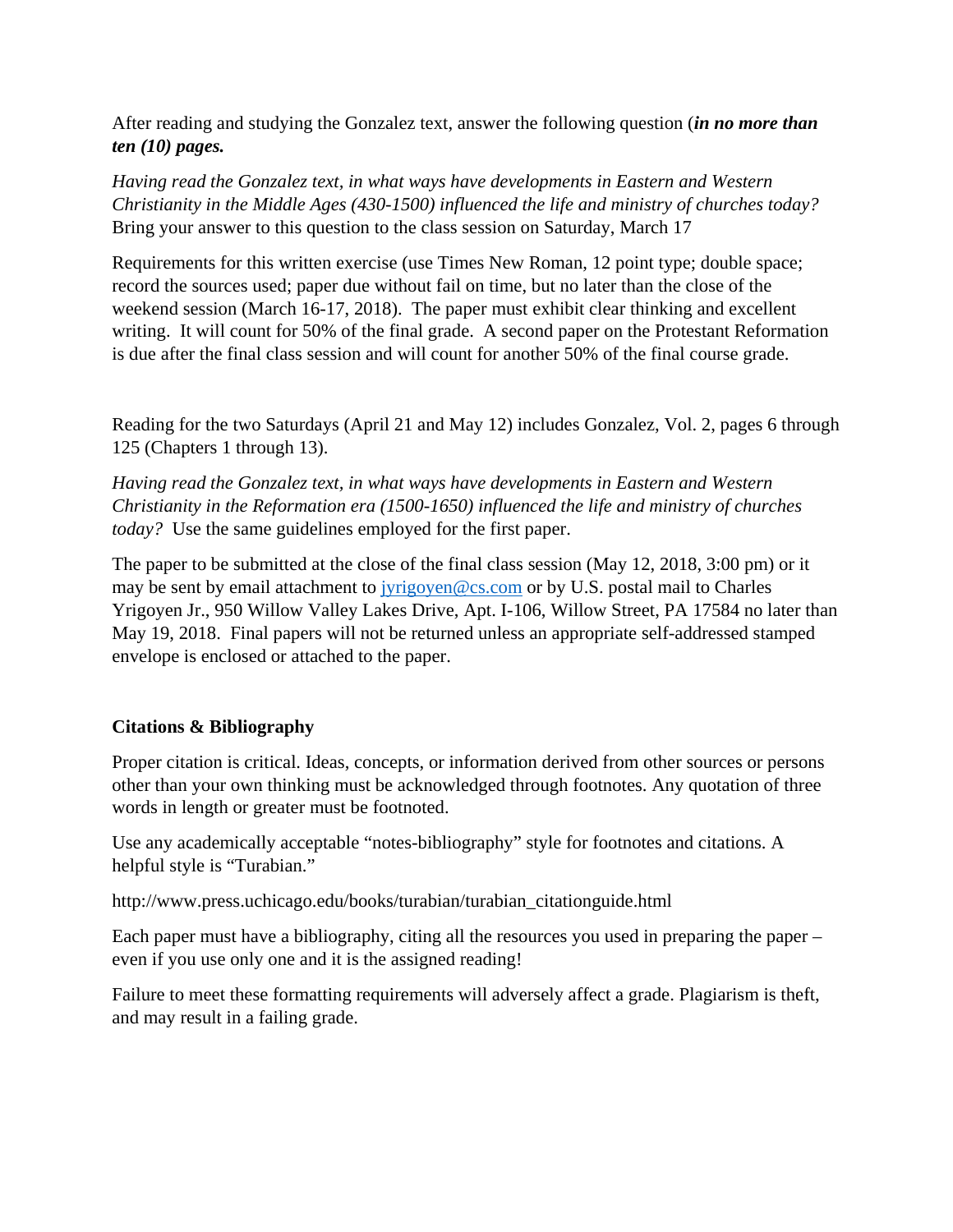## **Grading:**

The instructor assumes that everyone in the class is capable of the work required to receive a "B" grade for each assignment. The following interpretations of the meaning of each grade have been developed to help class members review their work to identify strengths and problems.

A "B" means that the basic elements of the assignment have been faithfully included, the argument is internally coherent, and clearly articulated.

A "B+" means the assignment is also well crafted.

An "A-" means that the assignment is not only well crafted, but it also probes the issues with considerable insight.

An "A" means the assignment is well crafted, reveals considerable insight, and moves beyond the range of the student's prior knowledge to begin to construct new perspectives and meanings for the subject. In other words, it shows the student's imagination at work; it has a creative edge.

A "C+" means that the assignment lacks clarity or focus, tends to reveal more the writer's opinions than the results of the writer's analysis, and lacks reflective insight into the issues being discussed.

A "C" means that the assignment does not move beyond the reporting of information from readings and/or class discussions to engaging them with issues being discussed; it may indicate inappropriate or misuse of data and readings.

A "C-" means that despite some moments of focused discussion and insight, major gaps exist in the development of the argument or discussion.

An "F" means the individual needs to see me immediately.

Grades will be reduced a step (e.g. from B to a B-) for assignments handed in after the start of class, and a full letter grade for any assignments 24 hours past due. Assignments over 48 hours past due will be lowered two letter grades. We need to talk if an assignment is over 72 hours past due. Please note only two unexcused absences are allowed before grade is lowered one step.

Final course grades are mailed to the student, GBHEM in Nashville and the student's conference representative as quickly as possible. Grades are not posted on-line.

## **Inclusive Language**

In both oral and written contributions to the course, students are expected to be conscious of the power of language in theology. Inclusive language respects both gender and racial diversity, and students should demonstrate awareness that language about persons and God expresses values and impacts theological ideas in the details of race and gender connotations. Both gender and race are socially-constructed categories, and changing language is part of bringing justice to theological discourse.